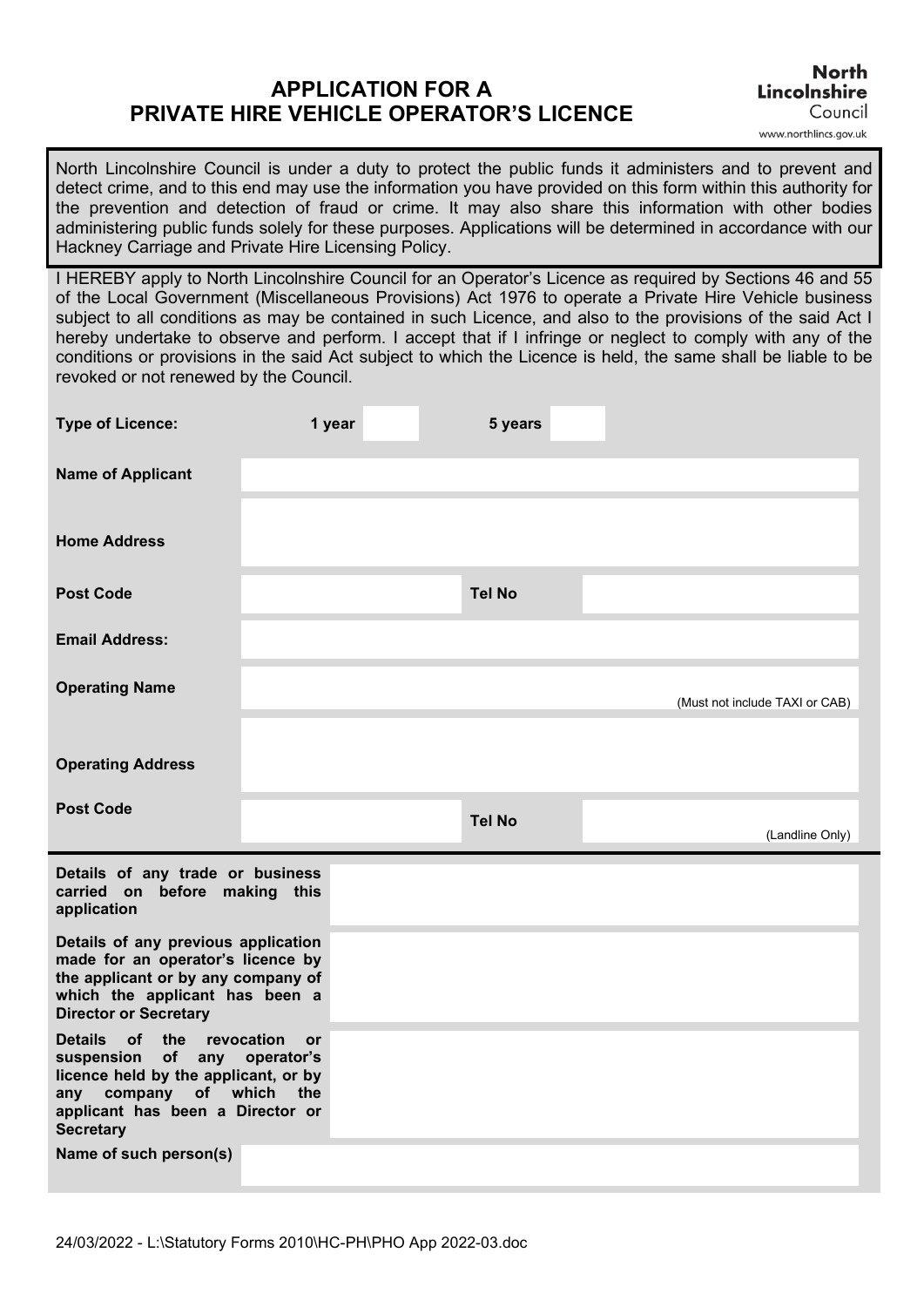| <b>Address</b>                                                                                 |  |  |  |  |
|------------------------------------------------------------------------------------------------|--|--|--|--|
| <b>Post Code</b>                                                                               |  |  |  |  |
| Any conviction(s) recorded against<br>such person(s)                                           |  |  |  |  |
| Any trade or business activities<br>carried on by such person(s)                               |  |  |  |  |
| Any previous application made by<br>such person(s) for an operator's<br>licence                |  |  |  |  |
| Any revocation or suspension of an<br>operator's licence previously held<br>by such person(s)  |  |  |  |  |
| State the number of vehicles you intend to operate<br>within North Lincolnshire Council's area |  |  |  |  |

**State the number of employees you intend to employ**

## **HMRC Tax Registration guidance and Tax Check**

Applicants for a licence to operate private hire vehicles must evidence their understanding of their tax responsibilities, or provide a tax check code from HMRC.

## **New Applications**

If you are a new applicant, and have not held a valid private hire operator licence anywhere in the last year, then you are required to confirm your understanding of your tax obligations.

Please review the following links to HMRC guidance about:

- PAYE information: [www.gov.uk/income-tax/how-you-pay-income-tax](http://www.gov.uk/income-tax/how-you-pay-income-tax)
- registering for Self Assessment: [www.gov.uk/register-for-self-assessment](http://www.gov.uk/register-for-self-assessment)
- Corporation Tax information: [www.gov.uk/corporation-tax](http://www.gov.uk/corporation-tax)

By signing, you hereby confirm you are aware of the content of HMRC guidance relating to your tax registration obligations.

Applicant Signature: Date: Date: Date: Date: Date: Date: Date: Date: Date: Date: Date: Date: Date: Date: Date: Date: Date: Date: Date: Date: Date: Date: Date: Date: Date: Date: Date: Date: Date: Date: Date: Date: Date: Dat

### **Renewal Applications**

As a renewal applicant, or as an applicant who holds another private hire operator licence (either in North Lincolnshire or another local authority), or has held a licence that was valid up to one year ago, you are expected to be registered for tax and must complete the tax check.

Please go to<https://www.gov.uk/guidance/complete-a-tax-check-for-a-taxi-private-hire-or-scrap-metal-licence> to complete a tax check and enter the 9-digit code given into the box below.

Tax Check Code: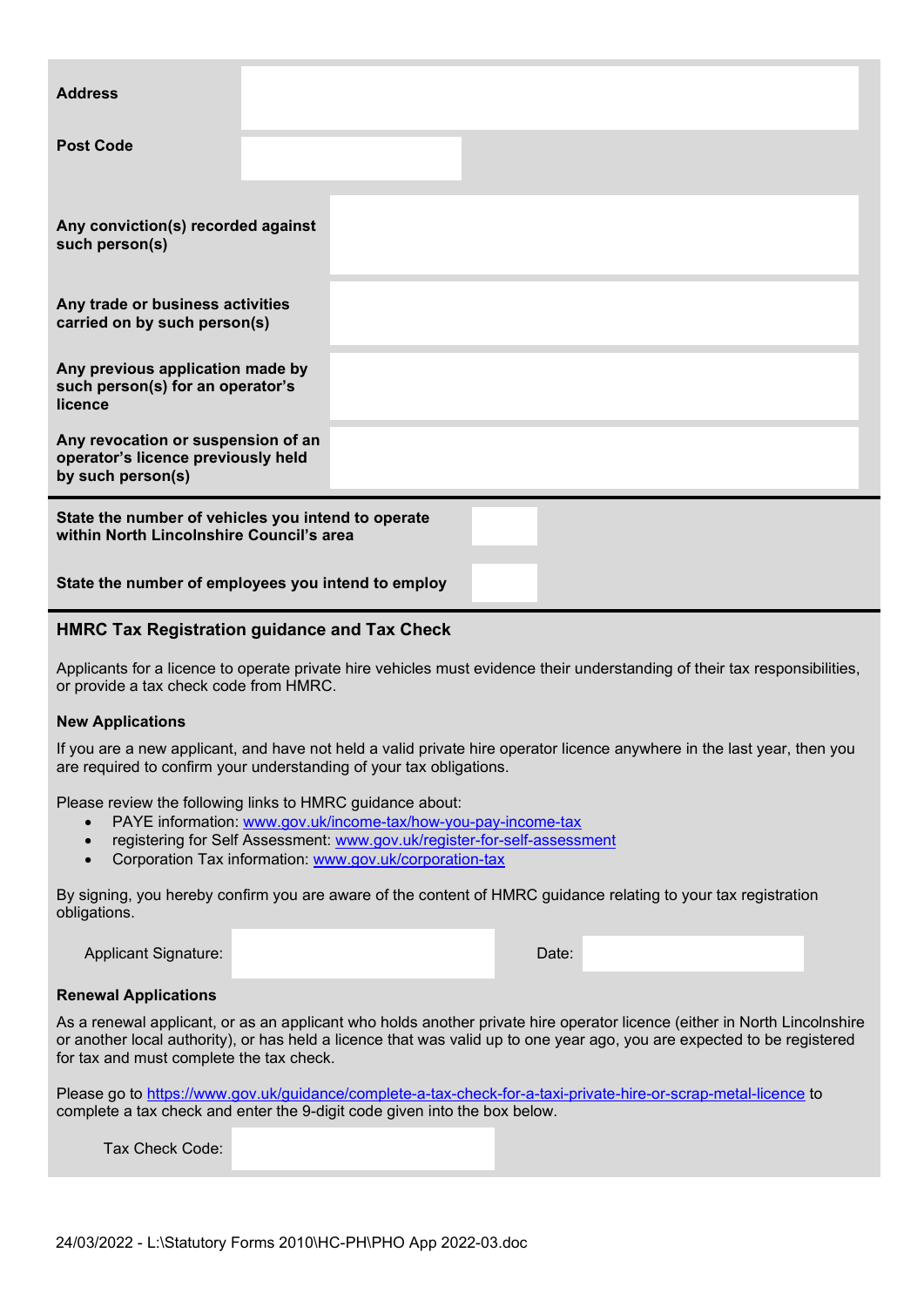I hereby declare that if granted a Private Hire Operator's Licence I shall comply with the private hire operator's conditions applicable to the licence as attached.

If any person knowingly or recklessly makes a false statement or omits any information required on this application form, he shall be guilty of an offence. The licence, if granted, will be valid for either one or five years as specified above. The fee payable should accompany this application form.

To the best of my knowledge the answers to the questions above have been answered truthfully, and in the knowledge that any omissions or incorrect statements may result in my licence being refused or revoked. I agree to the Council making any necessary enquiries in order to check the information with the Police and other Services of the Council.

I understand and consent to the information provided being used for the prevention and detection of crime, the apprehension or prosecution of offenders and to prevent or detect fraud. The Council may also share this information for the same purposes with other organisations that handle public funds. My consent shall endure notwithstanding the expiration, suspension or refusal of a licence, for a period of 6 years following any of these events.

I will immediately inform the Council's Licensing Division, in writing, of any changes that may affect my eligibility to act as a Private Hire Operator.

| <b>Signature of Applicant:</b>                                     |                       |                                       |   | Date: |  |
|--------------------------------------------------------------------|-----------------------|---------------------------------------|---|-------|--|
| <b>Office Use Only</b><br><b>Cost Centre</b><br><b>Income Code</b> | <b>NEL002</b><br>9002 | <b>Fee Paid</b><br><b>Receipt No:</b> | £ |       |  |